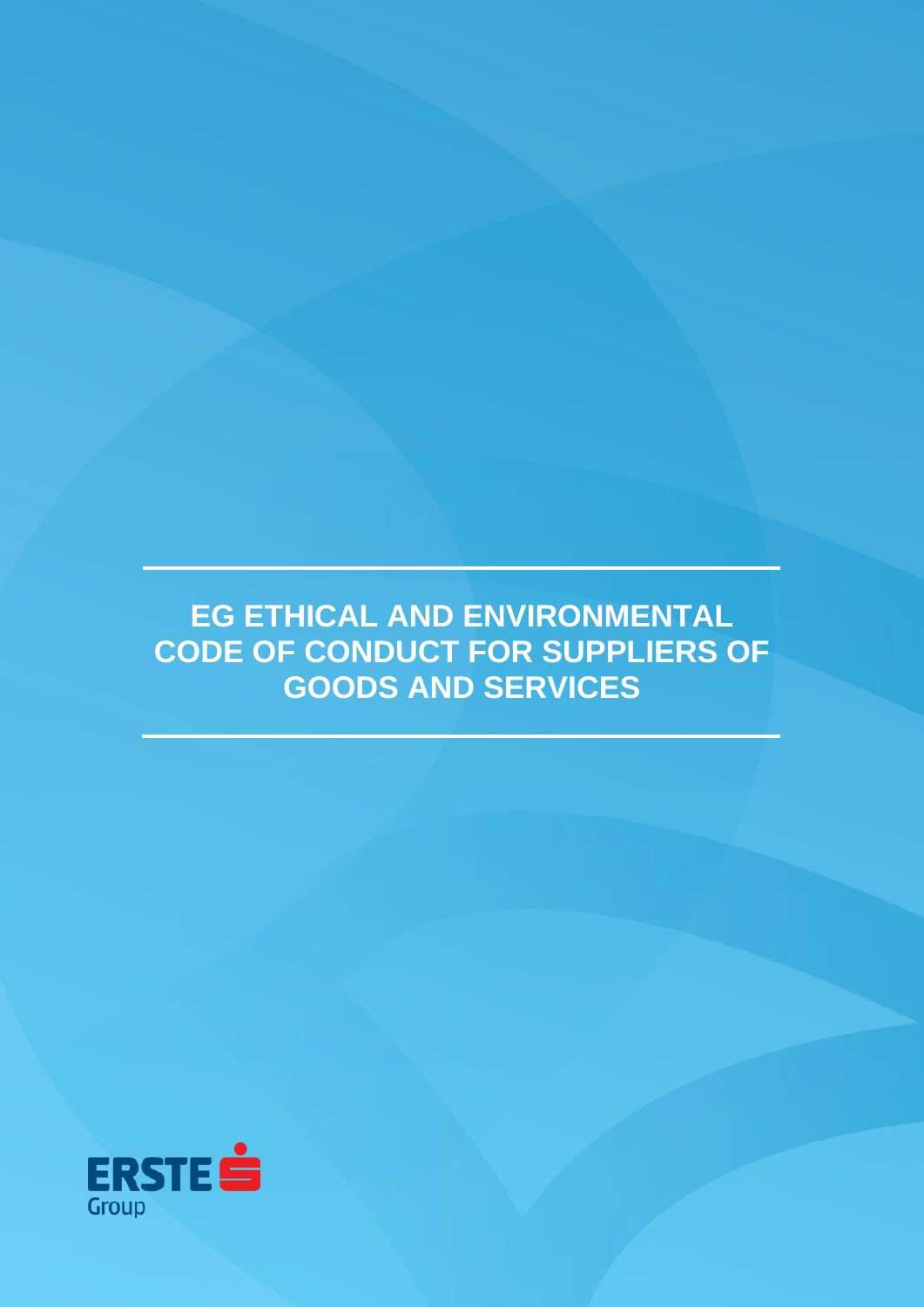# **1 INTRODUCTION**

**Erste Group (EG)** was founded in 1819 as the first Austrian savings bank. In 1997, Erste Group decided to become a publicly-listed company, with a strategy to expand its retail business into Central and Eastern Europe (CEE). Since then its customer base has grown through numerous acquisitions and organic growth from 600,000 to more than 16 million. More than 99% of its clients are citizens of the European Union, which gives its member countries a stable regulatory framework that supports their economic development.

Today, Erste Group is one of the largest financial services providers in the eastern part of the EU, in terms of clients and total assets. Its core activities, besides the traditional strength in serving private individuals, include advisory services and support for corporate clients in financing, investment and access to international capital markets, public sector funding, and interbank market operations.

This EG Supplier Code of Conduct is based on: Erste Group's Statement of Purpose; supply management best practice; and the highest standards of ethics, labour rights, health and safety, environmental protection, and their related management systems. EG expects all its suppliers and subcontractors to share the principles expressed in this Supplier Code of Conduct, which also comprise an important component of our supplier selection and evaluation procedures. Moreover, we expect our suppliers to replicate these standards further down the supply chain.

("Erste Group" means Erste Holding and all entities in which Erste Holding has and/or will have an interest, irrespective of whether or not this is a direct or indirect, majority or minority, interest; as well as all entities that are included in Erste Holding's consolidated financial statements (including all members of the "Haftungsverbund" – a cross-guarantee system of Austrian savings banks ("Sparkassen"). The term Erste Group also includes entities that are directly or indirectly controlled by other members of Erste Group.)

# **1.1 Purpose**

The EG Supplier Code of Conduct defines the non-negotiable minimum standards that we ask our suppliers and their sub-suppliers (the "Supplier") to respect and to adhere to when conducting business with EG. This document aids the continued implementation of our commitment to international standards such as the OECD Guidelines for Multinational Enterprises, the United Nations charter (the UN's Universal Declaration of Human Rights) and the Core Conventions of the International Labour Organisation (ILO) in addition to our own policies, to every link of our upstream supply chain.

# **1.2 Scope**

The EG Supplier Code of Conduct sets forth our expectations of the Supplier, including its parent, subsidiary or affiliate entities, as well as all others with whom the Supplier does business, including all employees (including permanent, temporary, contract agency and migrant workers), upstream suppliers and other third parties. It is the Supplier's responsibility to disseminate, educate, and exercise diligence in verifying compliance with this Code of Conduct by its employees and agents.

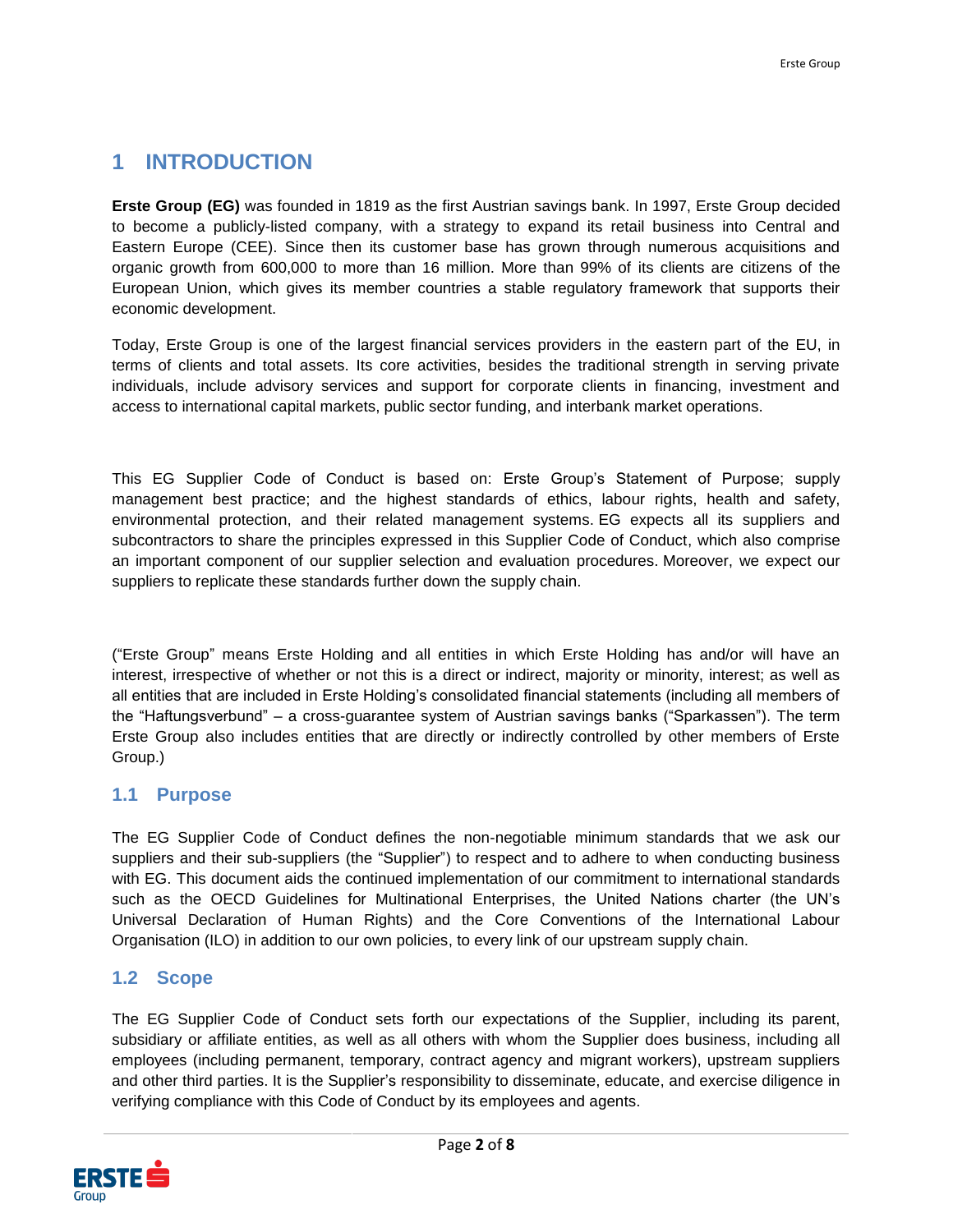# **1.3 Compliance**

EG expects the Supplier to adhere to all applicable laws and regulations, and in particular to the four pillars detailed herein, and to strive to comply with international and industry standards and best practices. In addition, through its Supplier Audit Questionnaire (SAQ) process*,* EG reserves the right to verify Supplier compliance with the EG Supplier Code of Conduct through internal or external assessment mechanisms and to require implementation of progress towards audit requirements.

# **1.4 Continuous Improvement**

EG recognises that reaching the standards established in this EG Supplier Code of Conduct is a dynamic process, and encourages the Supplier to continuously improve its operations. In cases where improvement is required, EG will support the establishment of milestones and systems to ensure that practices are continuously upgraded. Failure to do so shall impact directly the ability of the Supplier to do business with EG.

# **1.5 Application**

Acknowledgement of the EG Supplier Code of Conduct is a prerequisite in every EG contract with the Supplier. Through its acceptance of a Purchase Order, which makes reference to the EG Supplier Code of Conduct, the Supplier commits that all its operations are subject to the provisions contained in this EG Supplier Code of Conduct. The standards of the EG Supplier Code of Conduct are in addition to, and not in lieu of, the provisions of any legal agreement or contract between the Supplier and EG.

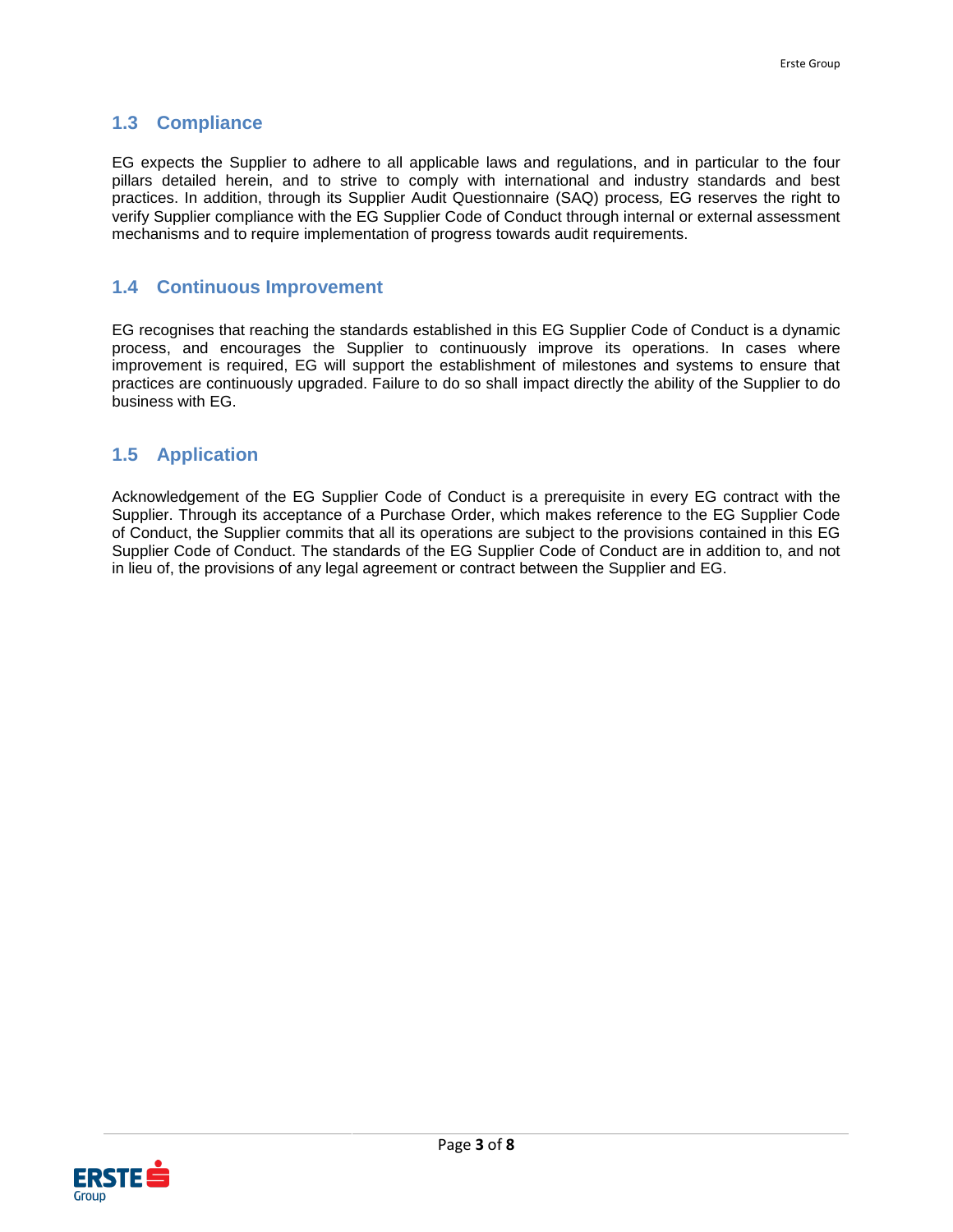# **2 The four pillars of the EG Supplier Code of Conduct**

# **2.1 Human rights**

EG fully supports the United Nations charter (the UN's Universal Declaration of Human Rights) and the Core Conventions of the International Labour Organisation (ILO) and expects the Supplier to respect all human rights, including labour rights, throughout its business activities. This includes the following, as a minimum.

## **Freedom of Association and Collective Bargaining**

The Supplier should grant its employees the right to freedom of association and collective bargaining in accordance with all applicable laws and regulations.

## **Forced Labour**

The Supplier must under no circumstances use forced labour, or in any other way benefit from it, in line with ILO Convention No. 29 on Forced Labour and ILO Convention No. 105 on the Abolition of Forced Labour. "Forced labour" refers to any form of indentured servitude, such as the use of physical punishment, confinement, or threats of violence as a method of discipline, or controls such as retaining employees' identification papers, passports, work permits or deposits as a condition of employment. Where the Supplier is using migrant or prison labour in a legal framework, EG must be made aware of it, in order to review the appropriate documentation maintained by the Supplier.

## **Employment Practices**

The Supplier shall employ only persons who are legally authorised to work in their facilities, and is responsible for validating employees' eligibility to work through appropriate documentation. All work shall be voluntary, and workers shall be free to leave work or terminate their employment upon reasonable notice. To the fullest extent possible, work performed must be on the basis of a recognised employment relationship established through national law and practice. Obligations to employees under labour or social security laws and regulations arising from the regular employment relationship shall not be avoided through the use of labour-only contracting, subcontracting, or home-working arrangements, or through apprenticeship schemes where there is no real intent to impart skills or provide regular employment. Nor shall any such obligations be avoided through the excessive use of fixed-term contracts of employment. In the case of employment through third-party labour agencies, the Supplier shall comply with Convention No. 181 of the ILO on Private Employment Agencies.

## **Minimum Age for Employment**

The use of child labour by the Supplier is strictly prohibited, in line with ILO Convention No. 138 on the Minimum Age, and Convention No. 182 on the Elimination of the Worst Forms of Child Labour. ILO Convention No. 138 on the Minimum Age indicates that no child below 15 years (or 14 in certain developing countries) is allowed to work, subject to exceptions allowed by the ILO or national law.

If the Supplier employs young workers, it must demonstrate that their employment does not expose them to undue physical risks that can harm their physical, mental or emotional development.

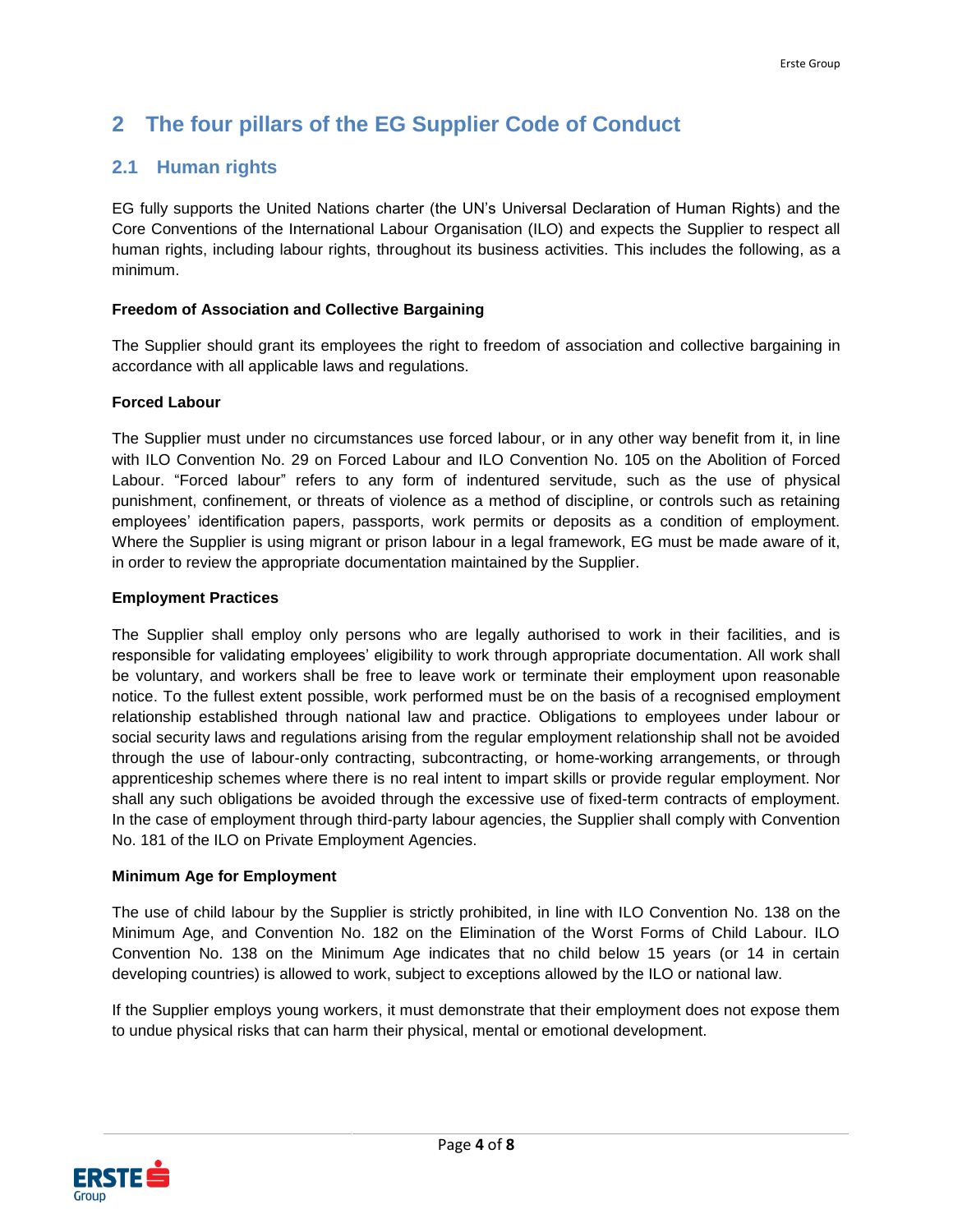## **Fair and Equal Treatment**

The Supplier must operate with dignity, respect and integrity in regard to the treatment of its employees:

• The Supplier shall not discriminate in its hiring and employment practices on the grounds of criteria such as race, colour, religion, gender, age, physical ability, national origin, sexual orientation, political affiliation, union membership, medical tests, or marital status, in line with ILO Convention No. 111 on Discrimination.

• Any form of psychological, physical, sexual or verbal abuse, intimidation, threat or harassment will not be tolerated.

• The Supplier shall respect the privacy rights of its employees whenever it gathers personal information or implements employee monitoring practices.

• Whenever the Supplier retains direct or contracted workers to provide security to safeguard its personnel and property, the Supplier will make sure that such security personnel apply the same standards of fair and equal treatment.

• The supplier shall have a written policy on diversity, inclusion and non-discrimination.

## **Working time and rest days**

The Supplier must ensure that its employees work in compliance with all applicable laws and mandatory industry standards pertaining to regular working hours and overtime hours, including breaks, rest periods, holidays, and maternity and paternity leaves. In the absence of law, the Supplier shall not require a regular work week of over 60 hours. Employees shall be allowed at least one day off after six consecutive days of work, and any overtime worked shall be voluntary and compensated at a premium rate.

#### **Wages and benefits**

The Supplier's employees must be provided with wages and benefits that, at a minimum, comply with national laws or industry standards, whichever is higher, as well as binding collective agreements, including those pertaining to overtime work and other premium pay arrangements. In any event, wages should always be enough to meet basic needs for employees and their entitled official dependents, and to provide some discretionary income. The Supplier must not apply disciplinary or any other forms of deductions from pay, nor apply any forms of discrimination in employment and remuneration practices.

# **2.2 Safety and Health**

EG expects the Supplier's operating and management systems, as well as its employees, to work in preventing work-related injuries and illnesses.

#### **Workplace Environment**

The Supplier shall provide its employees with a safe and healthy working environment. As a minimum, potable drinking water, adequate lighting and temperatures and ventilation and sanitation, and personal

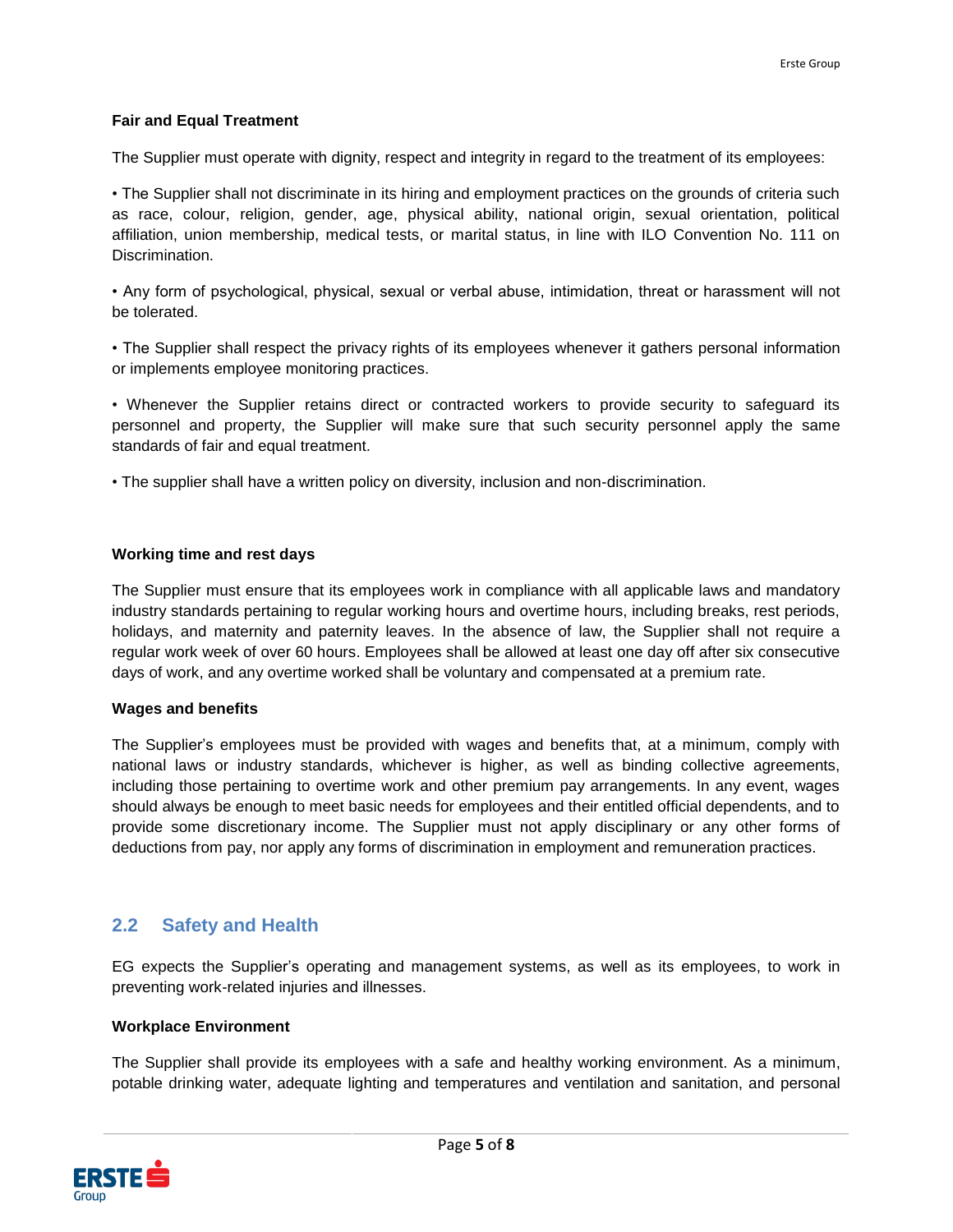protective equipment must be provided together with equipped work stations. In addition, facilities must be constructed and maintained in accordance with the standards set by applicable laws and regulations.

#### **Housing Conditions & Respect of Privacy**

When provided by the Supplier, dormitory facilities shall be constructed and maintained in accordance with all applicable laws and regulations, and they shall be clearly segregated from the factory and production area. All dormitory buildings shall be clean and safe, and workers shall be able to enter and leave the dormitory buildings freely at any hour. There shall be clean toilet facilities, access to potable water, and sanitary food preparation and storage facilities. All dormitory facilities shall also provide workers with reasonable personal space, adequate heating and ventilation, and clean bathrooms.

#### **Emergency preparedness**

The Supplier shall be prepared for emergencies. This includes employee notification and evacuation procedures, emergency training and drills, appropriate first-aid supplies, appropriate fire detection and suppression equipment, and adequate exit facilities. The Supplier shall regularly train employees in emergency planning and responsiveness, as well as medical care.

#### **Product Quality and Safety**

All products and services delivered by the Supplier must meet the quality and safety standards required by applicable law.

# **2.3 Environmental Sustainability**

EG requires the Supplier to comply with all applicable legal environmental requirements and to demonstrate continual improvement of its environmental performance.

#### **Environmental Permits and reporting**

The Supplier shall make sure that it obtains, keeps current, and follows the reporting guidelines of all the required environmental permits and registrations, so as to be at all times legally compliant.

#### **Environmental Management System**

The Supplier shall document and implement a relevant environmental management system (based on international standards such as ISO 14001), designed to identify, control and mitigate significant environmental impacts.

#### **Hazardous Materials and Product Safety**

The Supplier shall identify hazardous materials, chemicals and substances, and ensure their safe handling, movement, storage, recycling, reuse and disposal. All the applicable laws and regulations related to hazardous materials, chemicals and substances shall be strictly followed. The Supplier shall comply with material restrictions and product safety requirements set by applicable laws and regulations. The Supplier shall ensure that key employees are aware of and trained in product safety practices.

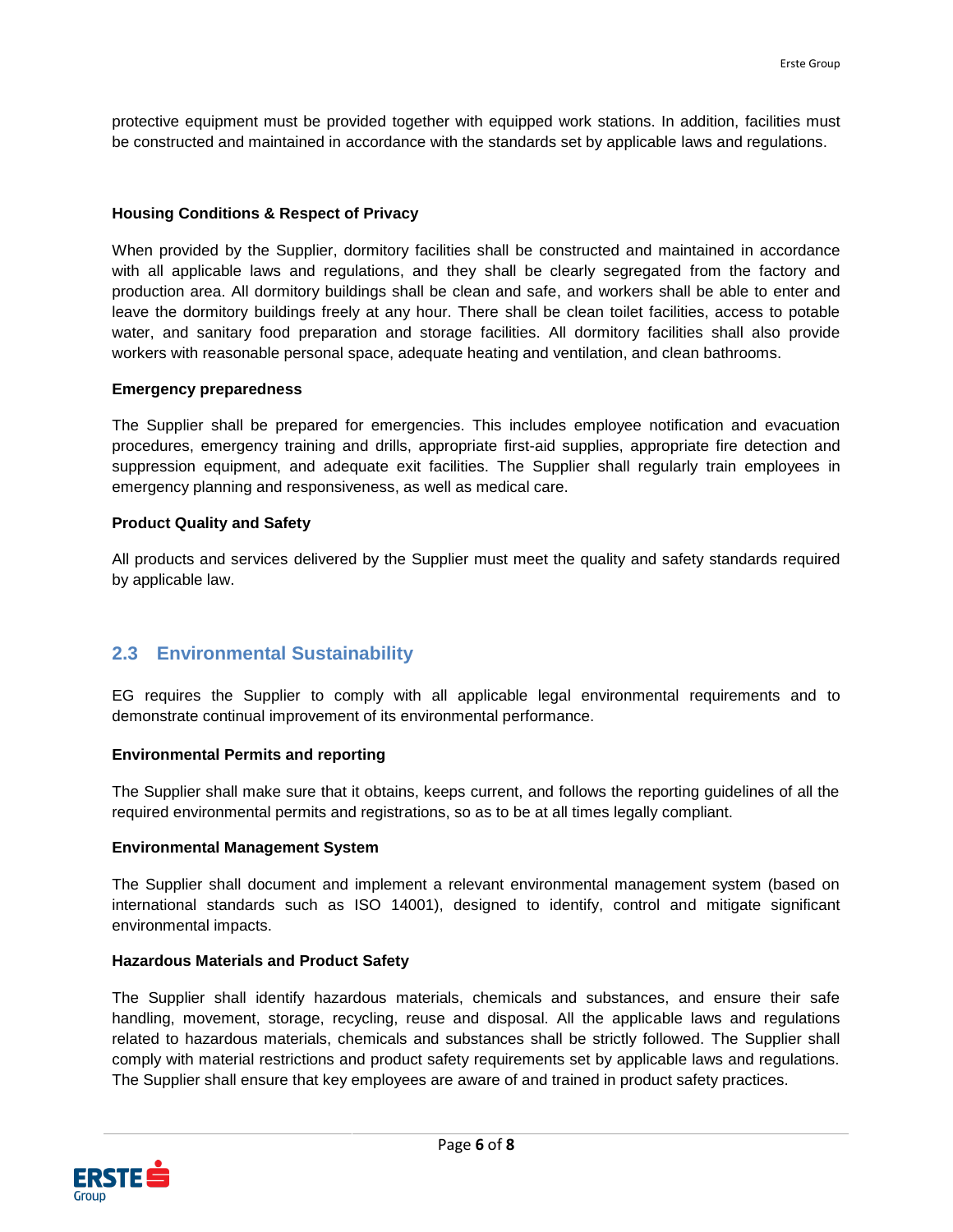## **Resource Consumption, Pollution Prevention and Waste minimisation**

The Supplier shall optimise its consumption of natural resources, including energy and water. The Supplier shall implement and demonstrate sound measures to prevent pollution and shall minimise the generation of solid waste, wastewater and air emissions. Prior to discharge or disposal, the Supplier shall characterise and treat wastewater and solid waste appropriately and according to applicable laws and regulations.

# **2.4 Business Integrity**

EG requires the Supplier to comply with all applicable ethical trade laws and regulations in the countries where materials are sourced and produced ("country of use"). In the case of services, the location of service delivery shall prevail.

## **Anti-bribery**

The Supplier must never, directly or through intermediaries, offer or promise any personal or improper advantage in order to obtain or retain a business advantage or other advantage from a third party, whether public or private. The Supplier must not pay or accept bribes, arrange or accept kickbacks, and shall not take any actions to violate, or cause its business partners to violate, any applicable anti-bribery laws and regulations, including the UK Bribery Acts.

As part of its EG Supplier Code of Conduct, Erste Group has implemented strict and binding guidelines to prevent corruption and bribery. In this context, the appropriate Compliance Integrity Programme is being constantly developed, so as to take account of regulatory and legal requirements.

The giving and receiving of gifts and invitations in the context of business activities (other than in relation to public officials) is permissible within certain limits defined in the Group Anti-Corruption Policy as well as in Local Anti-Corruption – Benefits: Gifts and Invitations Procedures.

## **Grievance mechanisms**

The Supplier shall have systems in place enabling the submission of anonymous grievances, and their reporting and management. A designated officer shall continuously monitor the grievance mechanism, keep records of the issues raised, and take appropriate action in a confidential manner.

## **Records**

The Supplier shall maintain transparent and up-to-date books and records to demonstrate compliance with applicable materials, services, governmental and industry regulations.

## **Origin**

The Supplier shall be able to disclose all the potential sources of primary origins (country of origin) associated with deliveries made. EG reserves the right to ask the Supplier to create, at a point of time, full supply chain mapping back to origin, to facilitate assessment of upstream supply chain compliance.